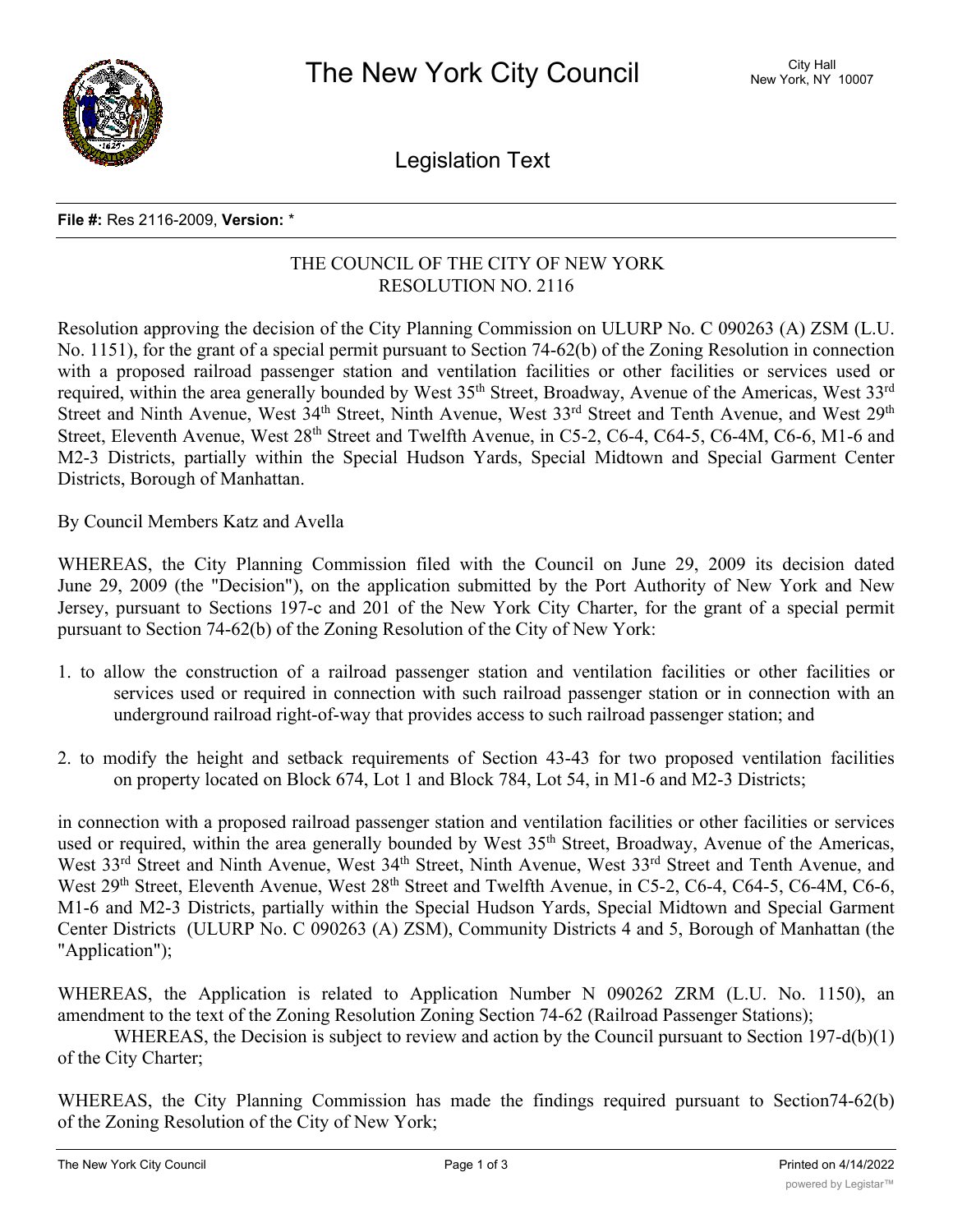WHEREAS, upon due notice, the Council held a public hearing on the Decision and Application on July 27, 2009;

WHEREAS, the Council has considered the land use implications and other policy issues relating to the Decision and Application;

WHEREAS, the Council has considered the relevant environmental issues and the Final Environmental Impact Statement (FEIS) which was published on November 7, 2009 and for which a Record of Decision was issued on January 14, 2009;

WHEREAS, on January 20, 2009, the FEIS was accepted by the City Planning Commission, pursuant to 6 NYCRR 617.15(a), as sufficient to make SEQRA findings;

WHEREAS, subsequent to the publication of the FEIS, four technical memoranda (CEQR No. 09DCP45M), dated January 15, 2009, June 4, 2009, June 2009 and June 2009, were prepared;

WHEREAS, the Technical Memoranda assessed whether the proposed changes in the project and potential changes to its background context would have the potential to cause any significant adverse environmental impacts not previously identified in the FEIS and were accepted by the City Planning Commission pursuant to 6 NYCRR 617.15(a) for purposes of making SEQRA findings in conjunction with the project's FEIS;

WHEREAS, the Technical Memoranda conclude that the proposed changes in the project and potential changes to its background context would not result in any new significant adverse impacts not identified in the FEIS;

## RESOLVED:

Having considered the FEIS and the Technical Memoranda, with respect to the Application, the Council finds that:

- (1) The FEIS meets the requirements of 6 N.Y.C.R.R. Part 617;
- (2) From among the reasonable alternatives thereto, the action to be approved is one which minimizes or avoids adverse environmental impacts to the maximum extent practicable; and
- (2) The adverse environmental impacts revealed in the FEIS with respect to the proposed passenger station and related facilities in New York City will be minimized or avoided to the maximum extent practicable by incorporating as conditions to the approval those mitigation measures that were identified as practicable;
- (2) The Decision, the FEIS and the related Technical Memoranda constitute the written statement of facts, and of social, economic and other factors and standards that form the basis of the decision, pursuant to 6 N.Y.C.R.R. §617.11(d).

Pursuant to Sections 197-d and 200 of the City Charter and on the basis of the Decision and Application, and based on the environmental determination and consideration described in this report, C